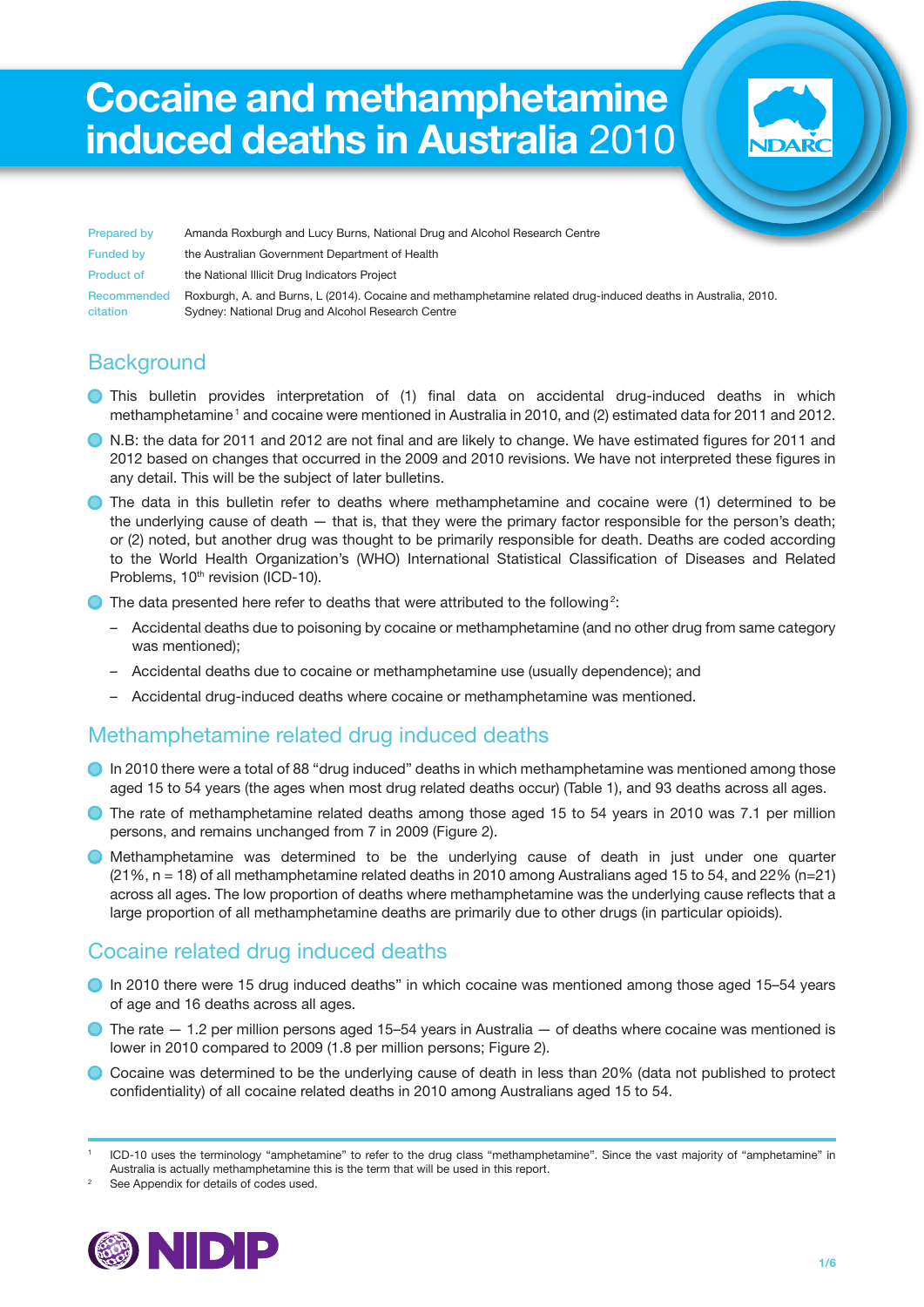#### Notes on methods and findings

- **•** The Australian Bureau of Statistics (ABS) collates and manages the national causes of death database, utilising information from the National Coronial Information System (NCIS). Prior to 2003, ABS staff visited coronial offices to manually update information about the cause of death for records that had not yet been loaded onto the NCIS. Since 2003 the ABS has progressively ceased visiting jurisdictional coronial offices, therefore ceasing manual updates of deaths that were not already included on the NCIS.
- **•** For the first time in 2006, the ABS relied solely on the data contained on the NCIS at the time the ABS ceased processing the deaths data.

**•** Since 2007, the causes of death data have been subject to a revisions process. The preliminary data is released, then two successive revisions are released 12 months apart from the date of the release of preliminary data.

- **The 2006 data in this bulletin were not subject to this revision process, and are therefore likely to be incomplete.** This is likely to result in an underestimate of the number of methamphetamine and cocaine related deaths recorded in 2006. We have tried to offset this underestimate by analyzing the changes between preliminary and final findings for both 2007 and 2008. We have averaged the changes across both years, and applied it to the 2006 figures. This data should be interpreted with caution.
- $\bullet$  Data for 2007 through 2010 in this bulletin represent the 2<sup>nd</sup> and final revision of each dataset, and are therefore methodologically comparable.
- Data for 2011 and 2012 are projected estimates, based on the changes that occurred in 2009 and 2010 data. Again these data should be interpreted with caution as figures may change.
- The result of the revisions process is a longer time from the reporting of a death to finalization by the coroner. These revisions will lead to an increase in the number of deaths between revisions. This is particularly true for deaths that are drug-related, as coronial investigations can be complex and lengthy in nature.
- In addition to the revisions process, the ABS undertook two further processing improvements from 2008 onwards; 1) For both open (where a coroner has not yet handed down a finding on cause of death) and closed (where a coroner's decision has been made) cases on the NCIS, the ABS now spend more time investigating the Medical Certificate of Cause of Death to more consistently apply the appropriate ICD10 code for cause of death; 2) For both open and closed cases, the ABS also increasingly uses additional information on the NCIS (e.g. autopsy, police and toxicology reports), where available, to apply more specific cause of death codes.
- **•** Both of these processing improvements are likely to have an impact on the number of methamphetamine and cocaine related deaths reported from 2008 onwards.
- $\bullet$  It should also be noted that availability of additional information on the NCIS varies by jurisdiction, which means that improvements are likely to be applied differentially across jurisdictions.
- **These findings should be interpreted in conjunction with the ABS Technical Note 2 Causes of Death Revisions** 2010, available on the ABS website:

http://www.abs.gov.au/ausstats/abs@.nsf/Lookup/3303.0Technical+Note12012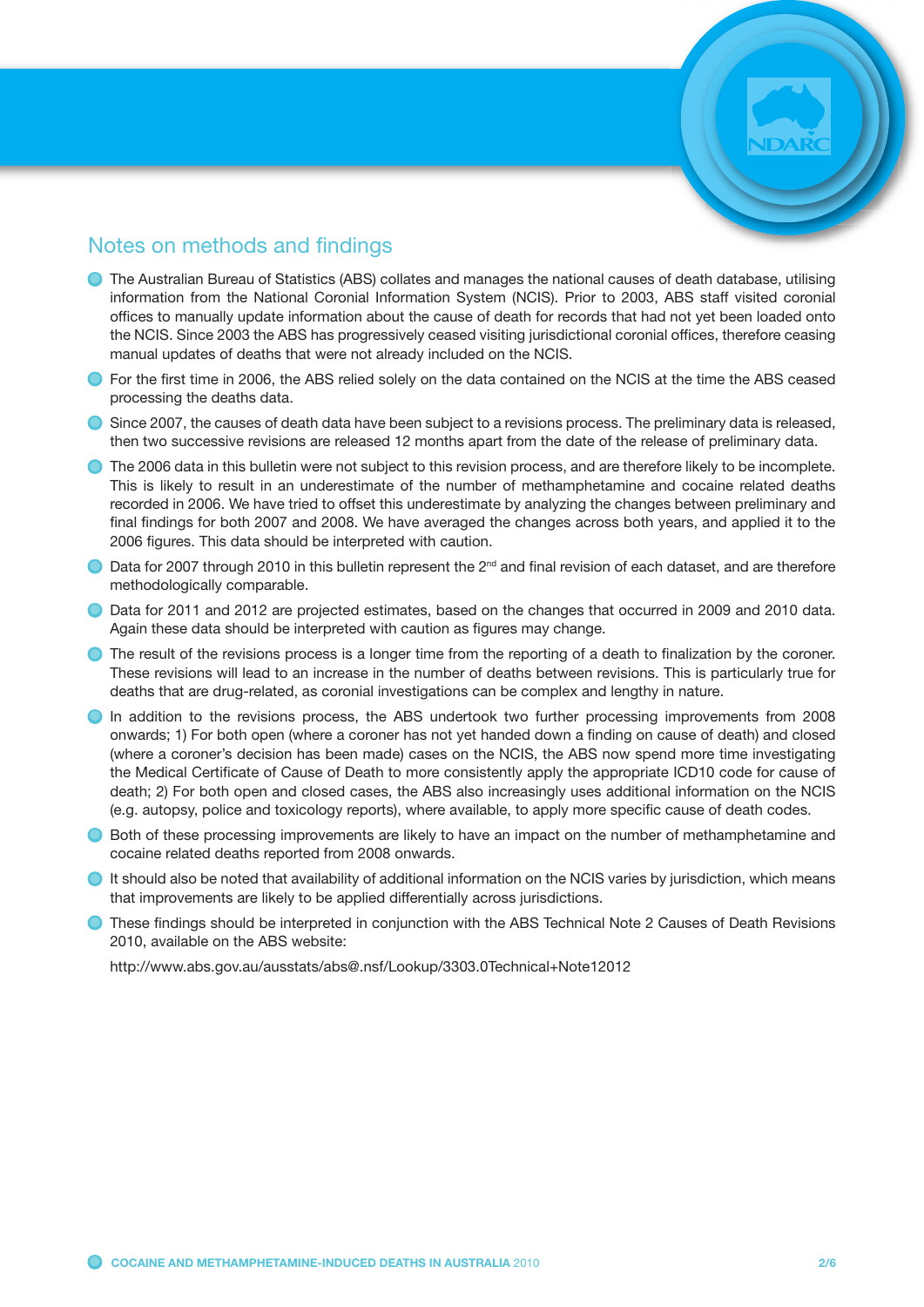#### Implications

- Projected estimates for 2011 and 2012 for methamphetamine-related deaths suggest an increasing trend however these figures are not final and should be interpreted with caution.
- Continued monitoring of methamphetamine-related harms in Australia remains important. Many indicators suggest an increasing trend in methamphetamine *availability* in Australia, with steady increases in the number of detections of clandestine laboratories in Australia involving the production of methamphetamine (Australian Crime Commission 2014), and record numbers and weights of methamphetamine seizures detected at the border (Australian Customs and Border Protection Service 2013).
- Cocaine-related deaths are very low in Australia, and the prevalence of mortality remains relatively unchanged to 2010.
- Projected estimates for 2011 and 2012 for cocaine-related deaths suggest a stable trend.

|      | <b>Cocaine underlying</b><br>cause of death | * Cocaine<br>total mentions | Methamphetamine<br>underlying cause of death | * Methamphetamine<br>total mentions |
|------|---------------------------------------------|-----------------------------|----------------------------------------------|-------------------------------------|
| 1997 | $\mathbf 0$                                 | 20                          | $\overline{4}$                               | 25                                  |
| 1998 | $\ensuremath{\mathsf{3}}$                   | 36                          | 6                                            | 48                                  |
| 1999 | $\overline{4}$                              | 33                          | 15                                           | 79                                  |
| 2000 | $\ensuremath{\mathsf{3}}$                   | 27                          | 15                                           | 99                                  |
| 2001 | $\overline{2}$                              | 28                          | 13                                           | 51                                  |
| 2002 | 1                                           | 15                          | 1                                            | 55                                  |
| 2003 | $\overline{5}$                              | 15                          | 17                                           | 50                                  |
| 2004 | 5                                           | 20                          | 17                                           | 75                                  |
| 2005 | 10                                          | 15                          | 26                                           | 68                                  |
| 2006 | 6                                           | 18                          | 23                                           | 99                                  |
| 2007 | $\overline{7}$                              | 15                          | 27                                           | 74                                  |
| 2008 | $\overline{2}$                              | 16                          | 16                                           | 82                                  |
| 2009 | $\overline{5}$                              | 23                          | 20                                           | 86                                  |
| 2010 | $np^{**}$                                   | 15                          | 18                                           | 88                                  |

Table 1. Number of accidental drug-induced deaths mentioning cocaine or methamphetamine among 15–54 year olds, 1997–2010

Refers to deaths where methamphetamine/cocaine is either the underlying or a contributory cause of death

\*\* np — not published to protect confidentiality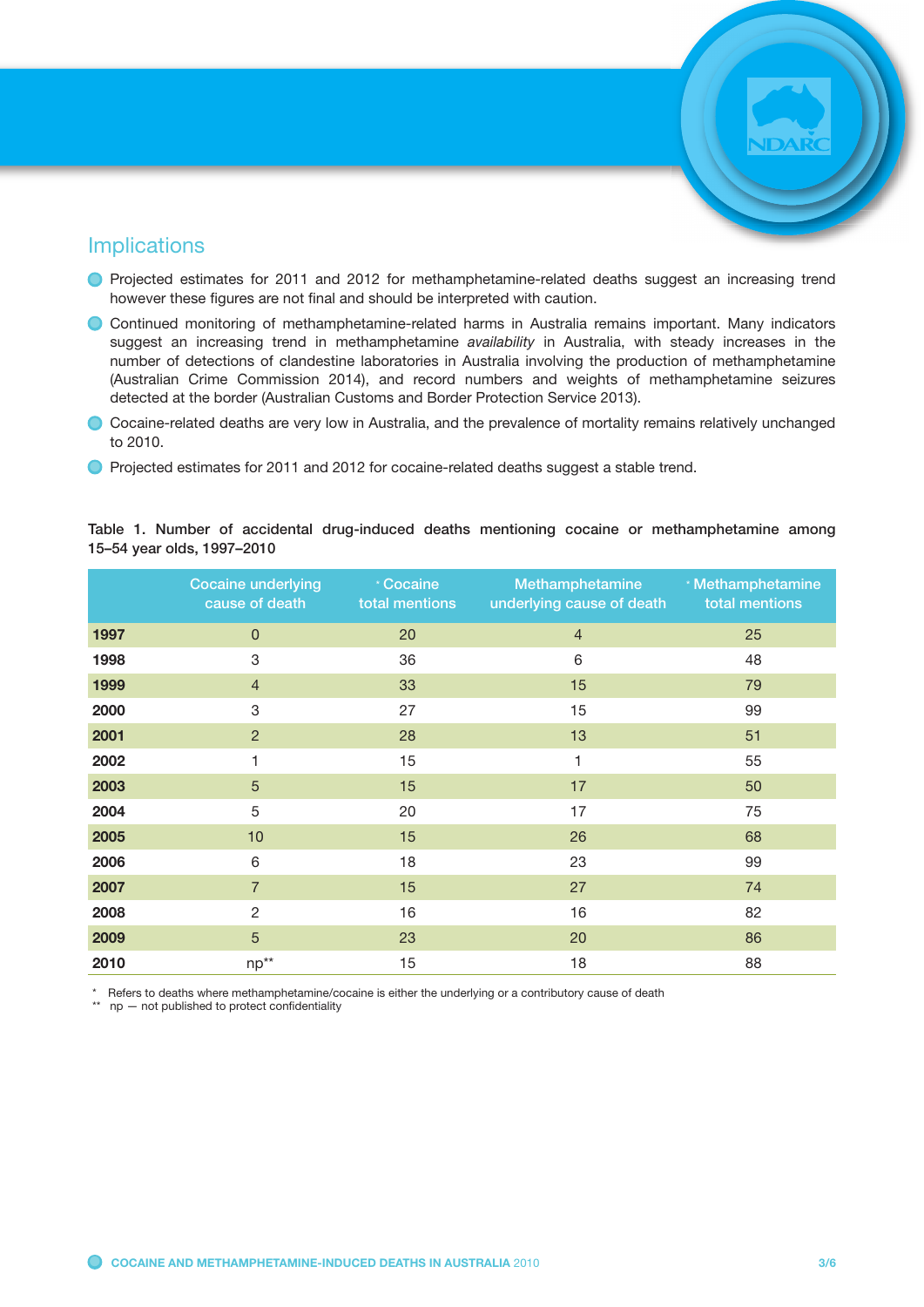

Figure 1. Number of accidental drug-induced deaths mentioning cocaine or methamphetamine among those aged 15–54 years in Australia, 1997–2010



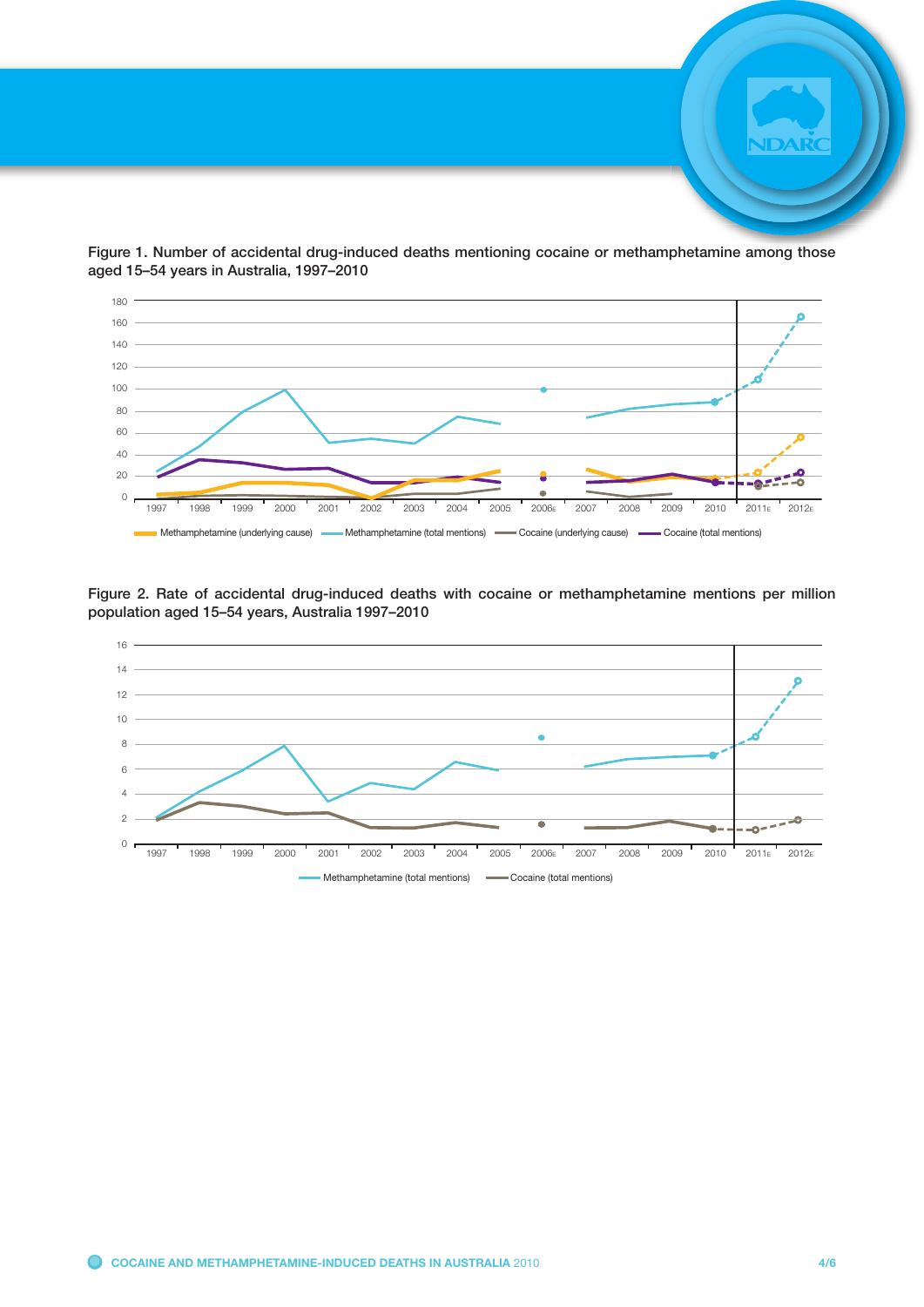### Appendix: ABS data on cocaine and methamphetamine mentions in accidental drug-induced deaths in Australia

The Australian Bureau of Statistics (ABS) is responsible for collecting data every year on persons who have died across Australia. Data on accidental deaths are collected from the Medical Certificates of Cause of Death submitted to each State or Territory's Registrar of Births, Deaths and Marriages and from the National Coroners Information System.

Death certificates typically state the sequence of events that led to a person's death. The ABS then uses its coding rules to establish the *underlying* cause of death, that is, "the disease or injury that initiated the train of morbid events leading directly to death, or the circumstances of the accident or violence which produced the fatal injury". The ABS also lists the diseases, injuries and health-related factors that *contributed* to the death but which were not the main cause of death.

The ABS uses an international classification system for classifying deaths, developed by the World Health Organization (WHO). This is called the International Statistical Classification of Diseases and Related Problems  $(ICD)$ . The ICD edition currently used is the  $10<sup>th</sup>$  edition  $(ICD-10)$ . This edition of the classification system has been used since 1997 and provides more detailed information on accidental drug-induced deaths than previous versions.

All data on in this report refer to accidental drug-induced deaths where the underlying cause of death is drug-related and accidental. There are more deaths each year in which drugs are considered to have *contributed* to a person's death (e.g. general medical conditions, suicides, traffic accidents, drownings), but these deaths are not included.

In this report, the following ICD-10 codes have been used to examine deaths where amphetamine and cocaine were considered to be the *underlying* cause of death:

- F14 Accidental deaths due to cocaine use disorder (including cocaine dependence)
- **•** F15 Accidental deaths due to methamphetamine use disorder (including methamphetamine dependence)
- X42 with T40.5 Accidental deaths due to poisoning cross-classified with cocaine poisoning (but excluding any other drug from the X42 category)
- $\bullet$  X41 with T43.6 Accidental deaths due to poisoning cross-classified with methamphetamine poisoning (but excluding any other drug from the X41 category)

The following codes have also been examined to investigate deaths in which cocaine or amphetamines were mentioned as a contributing cause of an accidental drug-induced death, but in which they may not have been the primary cause of death:

- Accidental deaths due to other drug use disorder (F11-F16, F19, F55) cross-classified with cocaine (T40.5 and F14) or methamphetamine (T43.6 and F15); and
- Accidental deaths due to poisoning by another drug (X40-X44) cross-classified with cocaine (T40.5 and F14) or methamphetamine (T43.6 and F15).

#### RELATED LINKS:

For more information on NDARC research, go to http://ndarc.med.unsw.edu.au/

For more information about the ABS, go to www.abs.gov.au

For more information on ICD-10, go to www.who.int/whosis/icd10/